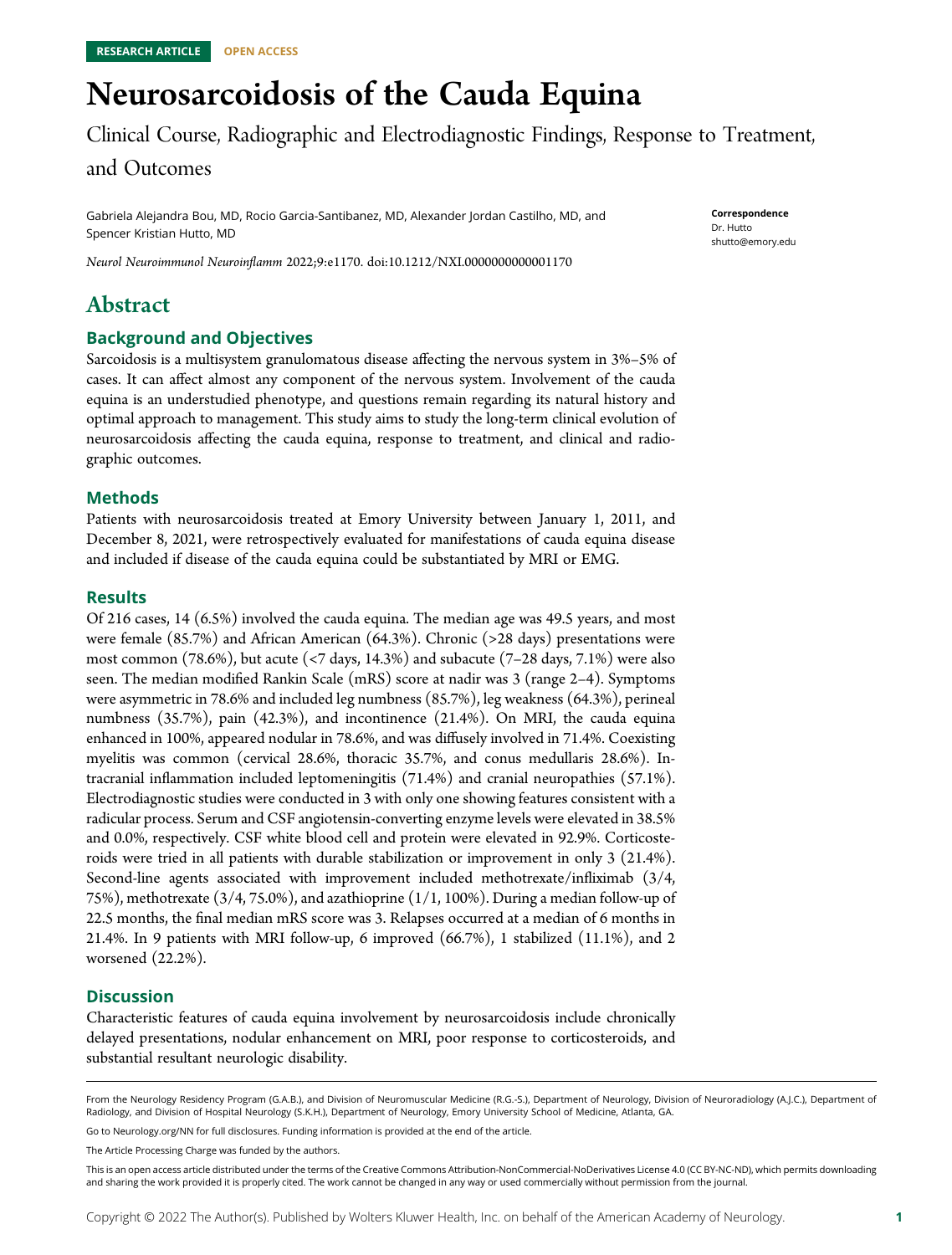# Glossary

 $ACE = angiotensin-converting enzyme; Ig = immunoglobulin; mRS = modified Rankin Scale; NCS = nerve conduction study;$ OCB = oligoclonal band.

Sarcoidosis is a multisystem disorder of presumed autoimmune etiology thought to occur in genetically susceptible individuals in response to unidentified environmental antigens.<sup>1</sup> The lymphatic system, lungs, eyes, and skin are most commonly affected, but approximately 3–5% of patients develop clinically evident neurologic disease, often within the first 2 years of developing systemic sarcoidosis. $2-5$  Neurologic manifestations are the presenting symptoms in roughly half of patients with neurosarcoidosis with multiorgan disease, and the most common clinicoradiographic phenotypes are cranial neuropathies, leptomeningitis, and parenchymal disease of the brain and spinal cord. $47$ 

Injury to the cauda equina often presents with bowel, bladder, and sexual dysfunction as well as altered sensation in the saddle region.<sup>8,9</sup> Depending on the extent of lumbosacral nerve root involvement, patients may also experience sensorimotor deficits in the lower extremities. A structural explanation is almost always present (disc herniation and vertebral facture among others), but less commonly, nonstructural etiologies are found, including vascular, infectious, and inflammatory diseases.<sup>10,11</sup> Neurosarcoidosis has only rarely been described as a potential cause of cauda equina syndrome, most often in single case reports or small series.<sup>12-15</sup>

In this retrospective cohort analysis, we review the clinical features, diagnostic testing results, treatment strategies, and long-term outcomes of 14 patients with neurosarcoidosis involving the cauda equina. We attempt to clarify the following points: (1) the frequency with which neurosarcoidosis affects the cauda equina; (2) the correlation between radiographic abnormalities of the cauda equina and symptoms suggestive of the syndrome; (3) its clinical course and responsiveness to treatment; and (4) final neurologic sequelae.

## **Methods**

#### Patient Identification and Selection

Patients with a diagnosis of sarcoidosis seen by a provider affiliated with the Department of Neurology at Emory University (outpatient and inpatient units) in the last 10 years (January 1, 2011–December 8, 2021) were identified for possible inclusion. All patients were retrospectively reviewed for the possibility of cauda equina involvement and were included if disease of the cauda equina could be substantiated by contrasted lumbar spine MRI or EMG and nerve conduction studies (NCSs). Patients without a final diagnosis of neurosarcoidosis were excluded. All ranges of diagnostic certainty (definite, probable, and possible) were included as defined by the 2018 Criteria of the Neurosarcoidosis Consortium Consensus Group, but patients with a possible level of diagnostic

certainty (those lacking neural or extraneural pathologic confirmation of sarcoidosis) were required to otherwise exhibit typical clinical, radiographic, and treatment responses observed for neurosarcoidosis.<sup>16</sup>

#### Data Extraction and Analysis

At least 2 neurologists reviewed each patient's data (G.A.B., R.G.-S., and S.K.H.), including 1 with neuromuscular expertise (R.G.-S.) and 1 with neuroimmunology expertise (S.K.H.). Primary data sources included outpatient neurology and rheumatology clinic notes, inpatient neurology consultations, ancillary testing results and reports (serum and CSF investigations, MRI, EMG/NCS), and records received from outside our hospital system. Extracted data were stored in a central coded database. Continuous variables were expressed as medians and ranges. Categorical variables were denoted by percentages or proportions. In situations of missing data, the denominator for proportions was reduced. Microsoft Excel was used to perform calculations.

#### Definitions and Classifications

Clinical improvement was defined as complete (return to premorbid neurologic baseline with no sequelae of cauda equina disease), partial (if any improvement in symptoms or neurologic signs were detectable above cauda equina disease nadir), stable (no change in neurologic symptoms or signs), or worsened (further neurologic deterioration beyond the initial presentation to Emory despite treatment). Modified Rankin Scale (mRS) scores were calculated retrospectively at disease nadir and again at the time of last available clinical follow-up. Clinical symptoms were attributed predominately to disease of the cauda equina if  $(1)$  the patient's presentation was consistent with such (asymmetric findings, weakness, sensory loss, pain, and dysautonomia referable to the lumbosacral nerve roots); (2) neuroimaging did not suggest a potential alternative explanation; and (3) the majority of patient disability was due to symptoms of cauda equina disease. In the setting of comorbid myelitis as determined by spinal cord MRI, particular emphasis was placed on examination findings that could not be attributable to the chronic phase of spinal cord disease, including hyporeflexia, dermatomal patterns of sensory loss, and radicular pain. Patient presentations were classified as being secondary to 2 clinicoradiographic phenotypes (codominant phenotypes) if another phenotype was present and reasonably capable of substantially contributing to the patient's presentation.

#### Standard Protocol Approvals, Registrations, and Patient Consents

The Institutional Review Board of Emory University approved this retrospective cohort analysis and granted a complete waiver of consent.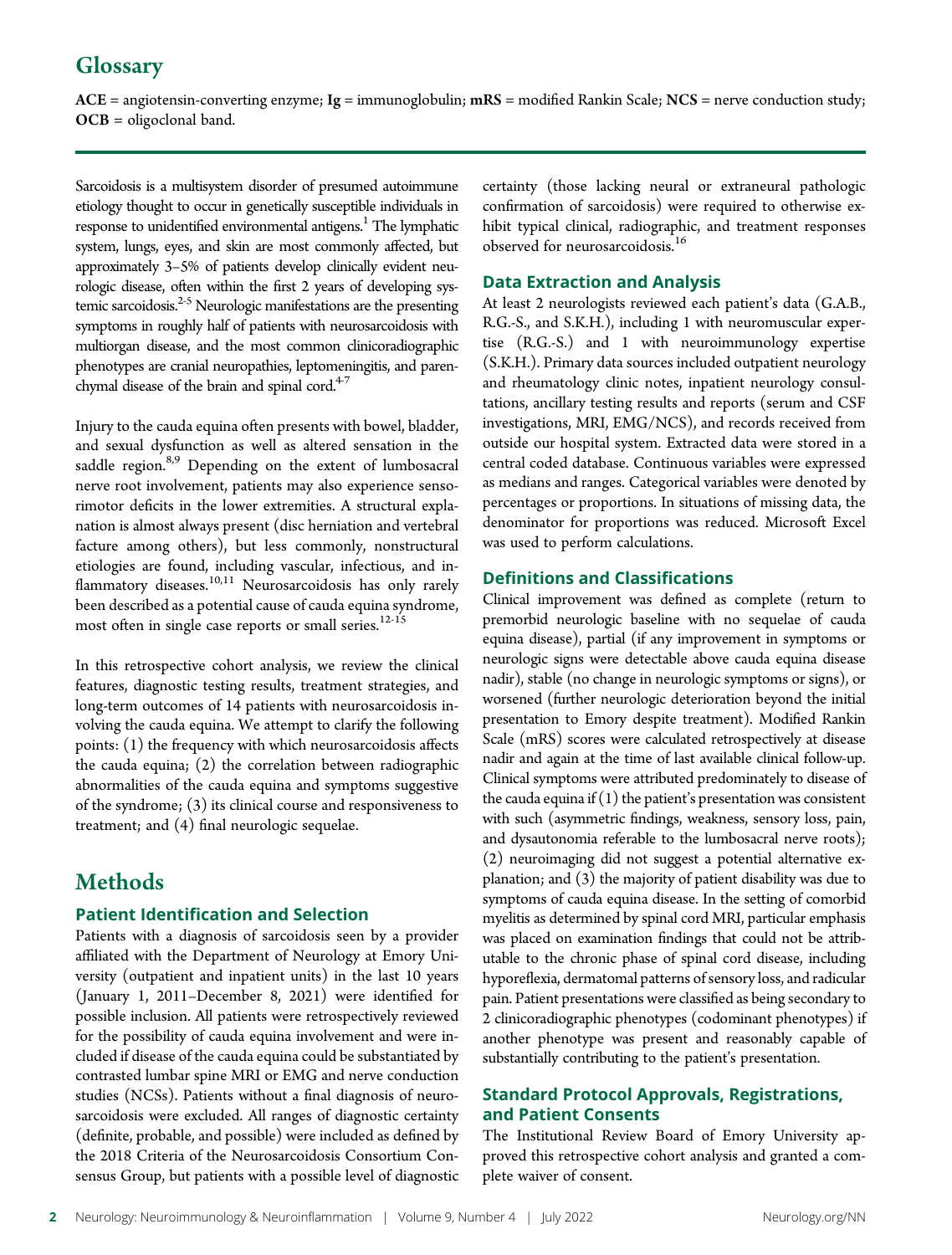#### Data Availability

Subject to ethics board approval, deidentified data will be made available to qualified investigators on request.

### **Results**

#### Patient Characteristics

During the period of January 1, 2011–December 8, 2021, a total of 216 patients were diagnosed with neurosarcoidosis at Emory, of which 14 patients (6.5%) were confirmed to have involvement of the cauda equina. Neurosarcoidosis was diagnosed concurrently with systemic sarcoidosis in 10/14  $(71.4%)$  cases and subsequent to it in 1 case  $(7.1%)$ . Neurosarcoidosis was isolated in 3 cases (21.4%), 1 of which was biopsy proven by dural biopsy. The other 2 cases had typical clinical manifestations of neurosarcoidosis (leptomeningitis and myelitis), an inflammatory CSF profile, and responded appropriately to typical immunomodulatory treatments used for sarcoidosis (glucocorticoids and methotrexate). As per the 2018 consensus diagnostic criteria, 2 patients (2/14, 14.3%) were classified as having definite neurosarcoidosis (confirmed by neural biopsy), 8 patients (8/14, 57.1%) as probable neurosarcoidosis (established by extraneural biopsy), and 4 patients (4/14, 28.6%) as possible neurosarcoidosis (pathology not obtained).

The median age of onset was 49.5 years (range 40–60 years), and cauda equina involvement was an inaugural feature of neurosarcoidosis in 13/14 cases (92.9%). In the remaining case, it began 3 years after neurosarcoidosis was originally diagnosed following biopsy of a dural-based mass at the cervicomedullary junction. The majority were female (12/14, 85.7%) and African American (9/14, 64.3%). Lymphadenopathy, particularly hilar and mediastinal, was the most common extraneural manifestation of sarcoidosis (9/14, 64.3%), but pulmonary (7/14, 50%) and bone (4/14, 28.6%) disease were also common. Other diagnostic and general features of sarcoidosis for the cohort are detailed in Table 1.

#### Clinical Presentation

Specifics regarding clinical presentation are outlined in Table 2. Chronic presentations (>28 days) were most common (11/14, 78.6%). Symptoms were usually asymmetric  $(11/14, 78.6%)$ , and lower extremity numbness  $(12/14, 11/14)$ 85.7%) and weakness (9/14, 64.3%), perineal numbness (5/ 14, 35.7%), pain (6/14, 42.3%), incontinence (4/14, 28.6%), and erectile dysfunction (1/14, 7.1%) were the most common presenting symptoms and signs. True cauda equina syndrome (as opposed to incidental radiographic involvement) was present in 13/14 patients (92.9%). Cauda equina syndrome was the predominant neurosarcoidosis phenotype forcing patient presentation in 8/14 cases (57.1%), but it was a codominant phenotype in 4 other cases who also had optic neuritis (1), myelitis (2), and multiple cranial neuropathies (1). In 1 case, myelitis was the primary symptom generator, and in another, involvement of the cauda equina was felt to be

incidental to hydrocephalus. The median nadir mRS score was 3 (range 2–4).

#### Radiographic Findings

Ancillary testing is detailed in Table 3. Most patients (12/14, 85.7%) underwent MRI of the lumbar spine with and without contrast as the initial preferred imaging. Two patients underwent a noncontrasted examination first, which was followed by contrasted examinations later (2 weeks and 6 months in those 2 cases). The median delay to imaging confirming disease of the cauda equina was 2 months (range 0–23 months). Characteristic features on contrasted MRI of the lumbar spine included enhancement (14/14, 100%),

#### Table 1 General Features of Sarcoidosis in 14 Patients With Involvement of the Cauda Equina

General sarcoidosis overview

| Diagnostic classification per 2018 consensus diagnostic |  |
|---------------------------------------------------------|--|
| criteria, <sup>16</sup> n (%)                           |  |

| <b>Possible</b>             | 4/14<br>(28.6) |
|-----------------------------|----------------|
| Probable                    | 8/14<br>(57.1) |
| <b>Definite</b>             | 2/14<br>(14.3) |
| Biopsy sites, n (%)         |                |
| <b>Hilar or mediastinal</b> | 6/10(60)       |
| Abdominal lymph node        | 1/10(10)       |
| Brain parenchyma            | 1/10(10)       |
| <b>Cutaneous</b>            | 1/10(10)       |
| Dural                       | 1/10(10)       |
| Extraneural sites, n (%)    |                |
| LAD, hilar or mediastinal   | 9/14<br>(64.3) |
| Pulmonary                   | 7/14(50)       |
| LAD, other                  | 6/14<br>(42.9) |
| Bone                        | 4/14<br>(28.6) |
| <b>Bone marrow</b>          | 2/14<br>(14.3) |
| <b>Cutaneous</b>            | 1/14<br>(7.14) |
| Hepatic                     | 1/14<br>(7.14) |
| Spleen                      | 1/14<br>(7.14) |

Abbreviation: LAD = lymphadenopathy.

A reduction in the denominator from 14 reflects a lack of data for a particular variable. Diagnostic confidence is graded by the 2018 criteria of the Neurosarcoidosis Consortium Consensus Group.16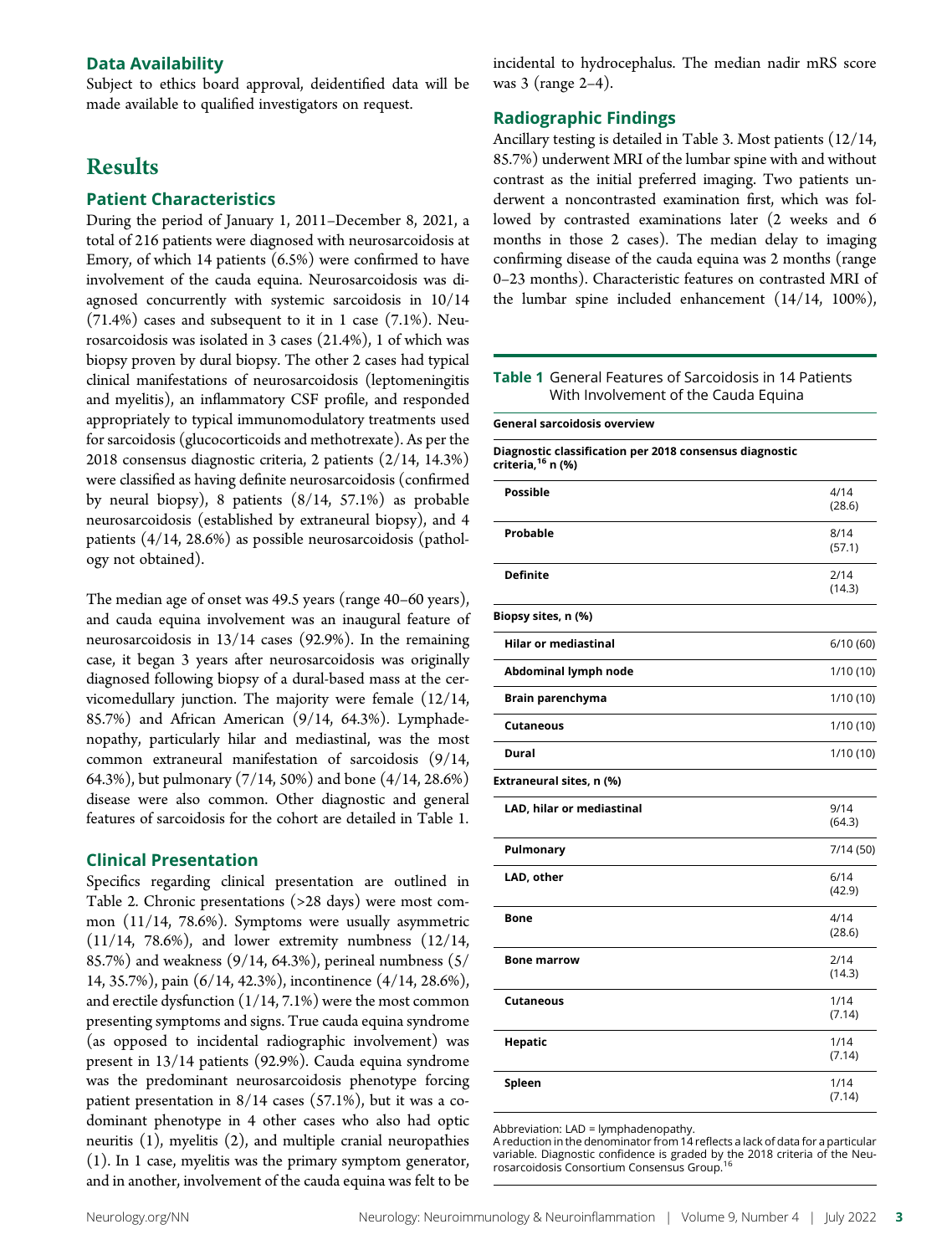#### Table 2 Presenting Clinical Features of the Cauda Equina Cohort

| Clinical presentation of sarcoid cauda equina syndrome                   |           |
|--------------------------------------------------------------------------|-----------|
| Onset acuity, n (%)                                                      |           |
| Hyperacute (<1 d)                                                        | 0(0.0)    |
| Acute (2-7 d)                                                            | 2 (14.3)  |
| Subacute (7-28 d)                                                        | 1(7.1)    |
| Chronic (>28 d)                                                          | 11 (78.6) |
| Cauda equina symptoms and signs                                          |           |
| Nadir mRS score, median (range)                                          | $3(2-4)$  |
| Symptoms isolated to cauda equina, n (%)                                 | 4 (28.6)  |
| Symmetry, n (%)                                                          |           |
| Symmetric                                                                | 3(21.4)   |
| Asymmetric                                                               | 11 (78.6) |
| <b>Numbness</b>                                                          | 12 (85.7) |
| Leg                                                                      | 12 (85.7) |
| <b>Perineal</b>                                                          | 5 (35.7)  |
| Weakness                                                                 | 9 (64.3)  |
| Pain                                                                     | 6(42.9)   |
| Low back                                                                 | 5 (35.7)  |
| Radicular                                                                | 4 (28.6)  |
| Dysautonomia                                                             | 3(21.4)   |
| Urinary incontinence                                                     | 4 (28.6)  |
| <b>Fecal incontinence</b>                                                | 2 (14.3)  |
| <b>Erectile dysfunction</b>                                              | 1(7.1)    |
| Clinicoradiographic phenotypes                                           |           |
| Dominant, n (%)                                                          |           |
| Cauda equina syndrome                                                    | 8 (57.1)  |
| Hydrocephalus                                                            | 1(7.1)    |
| Myelitis                                                                 | 1(7.1)    |
| Codominant with CES, n (%)                                               |           |
| <b>Myelitis</b>                                                          | 2(14.3)   |
| <b>Multiple cranial neuropathies</b>                                     | 1(7.1)    |
| <b>Optic neuritis</b>                                                    | 1(7.1)    |
| Abbreviations: CES = cauda equina syndrome; mRS = modified Rankin Scale. |           |

nodularity of the spinal nerve roots (11/14, 78.6%), and diffuse involvement of the cauda equina (10/14, 71.4%). A leptomeningeal pattern was seen in all cases, with  $3(3/14,$ 21.4%) cases also exhibiting a simultaneous pachymeningeal pattern. Six patients (6/14, 42.9%) had coexisting spinal cord parenchymal disease (myelitis) with the following spinal cord segments involved: cervical  $(4)$ , thoracic  $(5)$ , and conus medullaris (4). Lymphadenopathy was uncommonly seen on lumbar spine MRI (3/14, 21.4%), but when found, widespread lymphadenopathy was eventually discovered (including hilar/mediastinal lymphadenopathy) and led to positive lymph node biopsies revealing noncaseating granulomas in all 3. Abnormal fluorodeoxyglucose uptake in the cauda equina was seen in 1/5 cases (20%) on whom PET-CT was performed.

Cranial MRI was abnormal in 12/14 (85.7%). Common findings included a leptomeningeal pattern (10/14, 71.4%) and cranial nerve involvement (8/14, 57.1%). The optic (5/ 14, 35.7%) and trigeminal (5/14, 35.7%) nerves were most frequently affected among the cranial nerves. Of the 8 patients with evidence of cranial nerve involvement on MRI, 5 (5/8, 62.5%) were clinically symptomatic, including 4 patients with optic neuropathy and 1 patient with trigeminal neuropathy. Cerebral parenchymal disease was seen only in 3/14 cases (21.4%).

#### Electrodiagnostic Findings

Of the 14 included patients, only 3 had electrodiagnostic studies. One showed evidence of a mild right-sided S1 radiculopathy without any evidence of a polyneuropathy. The other 2 patients had normal electrodiagnostic studies. None of the studies evaluated both lower extremities, so asymmetry could not be determined. All 3 of these patients underwent MRI of the spinal cord parenchyma at the time of suspected cauda equina syndrome, and all 3 patients' MRIs were negative for coexisting myelitis.

#### Serum and CSF Investigations

The serum angiotensin-converting enzyme (ACE) level was high in 5/13 patients (38.5%), all of whom had either pulmonary nodules or hilar/mediastinal lymphadenopathy. Hypercalcemia was found only in 1/13 cases (7.7%). The erythrocyte sedimentation rate was abnormally high (26–63 mm/h) in 8/11 patients tested (72.7%) and was low grade (<40 mm/h) in 6/8 (75%). C-reactive protein was abnormal in only 3/9 (33.3%, range 17.3–175.5 mg/L).

CSF was abnormal in 13/14 cases (92.9%), including pleocytosis in  $13/14$  (92.9%, median 27 white blood cells/mm<sup>3</sup>, , range  $0-172$ ), elevated protein in  $13/14$  (92.9%), and hypoglycorrhachia in 7/13 (53.8%). CSF-restricted oligoclonal bands (OCBs) were found in 4/5 (80%) cases tested for it, but testing for OCBs was either not performed or not reported in the remaining 9 cases. The CSF immunoglobulin (Ig) G index was elevated in 4/8 cases (50%). In the 4 cases with CSF-restricted OCBs, the IgG index was elevated in 2/4 (50%). CSF ACE levels were negative in all 6 cases for which testing was performed.

#### Treatment

All patients received corticosteroids as a component of firstline therapy, including 9/14 (64.3%) initially managed with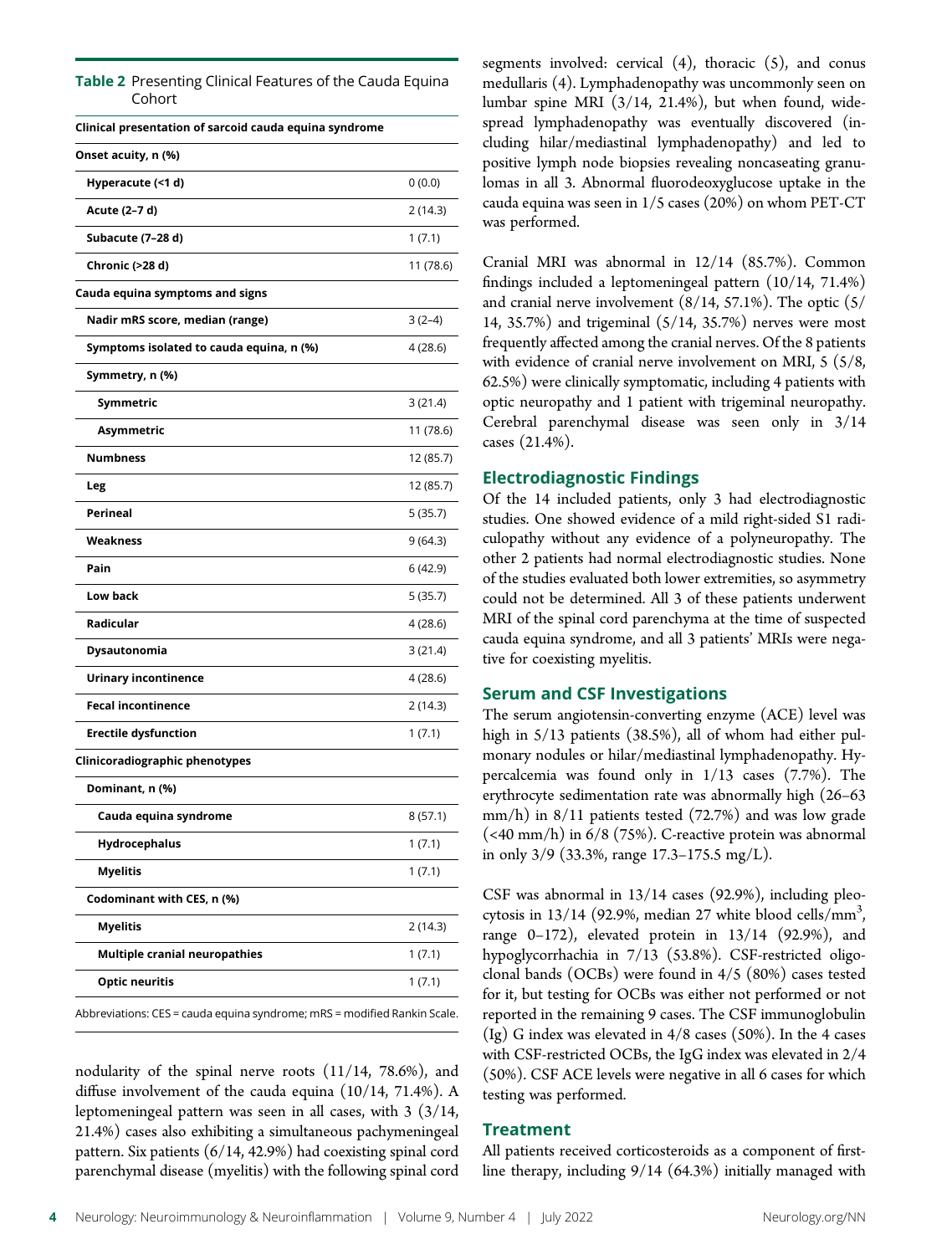Table 3 Results of Ancillary Testing (MRI, Electrodiagnostic Studies, Serum, and CSF) in the Cauda Equina Cohort

| <b>Ancillary testing results</b>          |              |
|-------------------------------------------|--------------|
| Lumbar spine MRI findings, n (%)          |              |
| Abnormal, any capacity                    | 14/14 (100)  |
| Cauda equina enhancement                  | 14/14 (100)  |
| Cauda equina nodularity                   | 11/14 (78.6) |
| Diffuse root involvement                  | 10/14 (71.4) |
| Leptomeningitis                           | 14/14 (100)  |
| Pachymeningitis                           | 3/14 (21.4)  |
| Lymphadenopathy                           | 3/14 (21.4)  |
| Cervicothoracic spine MRI findings, n (%) |              |
| Abnormal, any capacity                    | 6/14(42.9)   |
| Cervical myelitis                         | 4/14 (28.6)  |
| <b>Thoracic myelitis</b>                  | 5/14 (35.7)  |
| <b>Conus medullaris</b>                   | 4/14 (28.6)  |
| Cranial structures involved by MRI, n (%) |              |
| Abnormal, any capacity                    | 12/14 (85.7) |
| Meninges                                  | 10/14 (71.4) |
| Leptomeninges                             | 10/14 (71.4) |
| <b>Pachymeninges</b>                      | 2/14 (14.3)  |
| Optic nerve/chiasm                        | 5/14 (35.7)  |
| <b>Other cranial nerves</b>               | 5/14 (35.7)  |
| <b>Brainstem</b>                          | 2/14 (14.3)  |
| Cerebral parenchyma                       | 2/14 (14.3)  |
| <b>Hypothalamus</b>                       | 1/14(7.1)    |
| <b>Pituitary gland and stalk</b>          | 1/14(7.1)    |
| Electrodiagnostic findings, n (%)         |              |
| <b>Sural present</b>                      | 3/14 (21.4)  |
| Motor amplitude normal                    | 3/3 (100)    |
| Motor amplitude absent                    | 0/3(0)       |
| <b>Conduction velocity slowing</b>        | 0/3(0)       |
| 1-2 root levels involved                  | $1/3$ (33.3) |
| 3-4 root levels involved                  | 0/3(0)       |
| >4 root levels involved                   | 0/3(0)       |
| Serum (elevated), n (%)                   |              |
| <b>ACE</b>                                | 5/13 (38.5)  |
| Calcium (nonionized)                      | 1/13(7.7)    |
| ESR                                       | 8/11 (72.7)  |
| CRP                                       | 3/9 (33.3)   |

Table 3 Results of Ancillary Testing (MRI, Electrodiagnostic Studies, Serum, and CSF) in the Cauda Equina Cohort (continued)

| <b>Ancillary testing results</b> |              |
|----------------------------------|--------------|
| CSF, n (%)                       |              |
| <b>Pleocytosis</b>               | 13/14 (92.9) |
| <b>Elevated protein</b>          | 11/14 (78.6) |
| Hypoglycorrhachia                | 7/13 (53.8)  |
| <b>Oligoclonal bands</b>         | 4/5(80)      |
| IgG index, elevated              | 4/8(50)      |
| <b>ACE, elevated</b>             | 0/6(0)       |
|                                  |              |

Abbreviations:  $ACE = angiotensin-converting enzyme;$   $CRP = C-reactive$ protein;  $ESR = \text{erythrocyte}$  sedimentation rate;  $\lg G = \text{immunoglobulin} G$ . Abnormalities for serum refer to elevations in the values of the variables listed.

IV methylprednisolone (for 3–5 days) followed by high-dose prednisone tapers (typically beginning at 60 mg daily). Most of these patients (11/14, 78.6%) required second-line treatment with corticosteroid-sparing agents. Of the remaining 3, two required a repeat course of corticosteroid treatment following recurrence after tapering of the initial round of prednisone. The outcome of the third patient was unknown on account of lack of follow-up.

Specifics regarding corticosteroid-sparing immunosuppressants are displayed in Table 4. Methotrexate, alone or in combination, was the most commonly used noncorticosteroid immunotherapy (used in 9 cases total). Combination methotrexate and infliximab led to improvement in 3/4 (75%) patients. Four patients were treated with methotrexate monotherapy, resulting in improvement in 3 cases and stabilization in one other. Azathioprine monotherapy was successful in the single case in which it was used. All other rounds of immunotherapy failed: one each of adalimumab, cyclophosphamide, and combination rituximab and methotrexate. Mycophenolate mofetil was tried in 1 patient, but the outcome was unknown. The 1 patient (definite diagnosis of neurosarcoidosis via dural biopsy, inflammatory CSF profile with hypoglycorrhachia) who failed combination methotrexate and infliximab also failed adalimumab and cyclophosphamide.

#### **Outcomes**

The median clinical follow-up duration was 22.5 months (interquartile range: 14.8–56.8 months, full range: range 0–295 months), and 2 patients were lost to follow-up. The final median mRS score at the last clinic follow-up visit was 3 (range 1–4). Weakness (9/14, 64.3%), ambulatory difficulties (8/14, 57.1%), numbness (7/14, 50%), and bladder disturbances (7/14, 50%) were the most common persistent neurologic sequelae. Per provider clinical perceptions at the last available clinical encounter, no patients experienced complete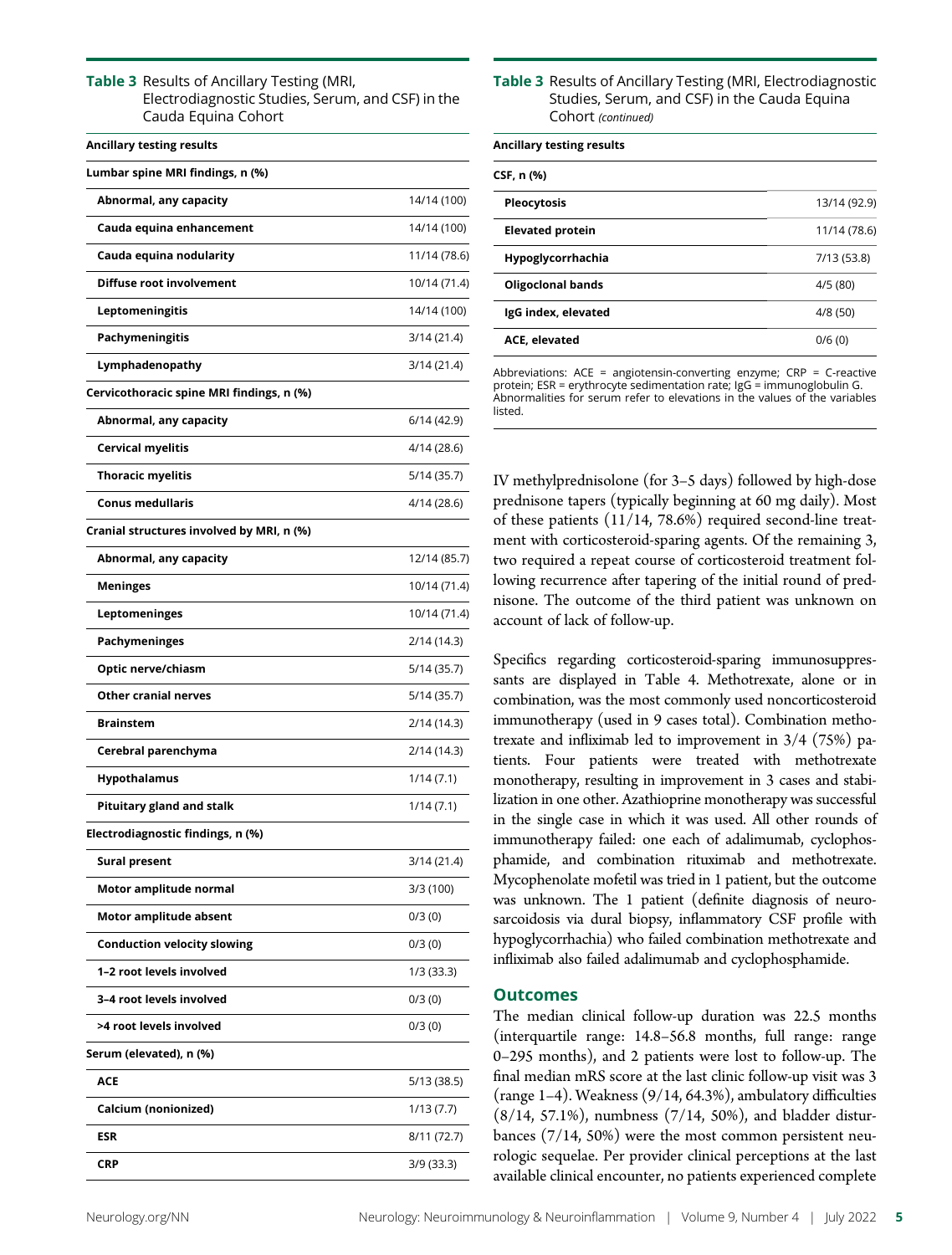Table 4 Known Outcomes Related to Corticosteroid-Sparing Treatments

| <b>Treatment and outcomes</b>   |              |          |                   |        |                        |
|---------------------------------|--------------|----------|-------------------|--------|------------------------|
| <b>Treatment</b>                | <b>Total</b> | Improved | <b>Stabilized</b> | Failed | <b>Final mRS score</b> |
| Adalimumab                      |              |          |                   |        |                        |
| Azathioprine                    |              |          |                   |        |                        |
| Cyclophosphamide                |              |          |                   |        |                        |
| <b>Methotrexate monotherapy</b> |              |          |                   |        | 2.5                    |
| Methotrexate/infliximab         |              |          |                   |        | 2.5                    |
| Methotrexate/rituximab          |              |          |                   |        |                        |

Abbreviation: mRS = modified Rankin Scale.

The 1 patient treated with mycophenolate mofetil was not included in this table because of the outcome being unknown.

improvement, 9/14 (64.3%) partially improved, 2/14  $(14.3%)$  stabilized, and  $3/14$   $(21.4%)$  worsened. No patients died. Relapses of cauda equina disease were seen in 3 cases (3/14, 21.4%) at a median of 6 months. All relapses occurred in the setting of tapering prednisone; only 1 case was treated with another immunosuppressant (rituximab) at the time of the prednisone taper.

Median radiographic follow-up with MRI was 11 months (range 0–256 months). Of the 9 patients with available follow-up MRI data, at the time of last MRI, inflammation resolved in 5 cases (5/9, 55.6%), improved in 1 (1/9, 11.1%), stabilized in 1 (1/9, 11.1%), and worsened in 2 (2/9, 22.2%). Median duration to radiographic improvement or resolution was 10.5 months.

MRI outcomes generally correlated with clinical outcomes. In the 5 patients experiencing radiographic resolution of inflammation, 4 partially improved clinically, and 1 remained stable. One patient with partial improvement on MRI also partially improved clinically. One patient with stable MRI findings remained stable clinically. Both patients with worsening disease on MRI also worsened clinically.

#### **Discussion**

In this single-center retrospective analysis, we review the presenting clinical features, radiographic and electrodiagnostic findings, serum and CSF abnormalities, treatments, and outcomes of 14 patients with neurosarcoidosis phenotypically expressed as disease of the cauda equina. Major findings include cauda equina involvement being (1) an uncommon occurrence as a clinicoradiographic phenotype of neurosarcoidosis; (2) more common in those of female sex; (3) a primary driver of patients' clinical presentations as opposed to an incidental radiographic abnormality; (4) its responsiveness to methotrexate, either alone or in combination with infliximab; and (5) a potentially poor prognostic factor for future recovery.

Our results showed a striking female predominance (6 females: 1 male, 85.7% female) for this particular form of neurosarcoidosis, almost equivalent to that seen in aquaporin-4–positive neuromyelitis optica. $17$  This is in stark contrast to recent cohorts of general neurosarcoidosis, where females constitute  $52\% - 63\%$  of cases.<sup>18-20</sup> Males usually comprise a greater share of patients with neurosarcoidosis with myelitis (53%–60%), but female predominance in neurosarcoidosis of the cauda equina was evident despite myelitis being a coexisting component of the disease spectrum in 42.9% of our cases.21-23

In our cohort, all patients had spinal leptomeningitis, and a majority also had intracranial leptomeningitis (71.4%). Widespread leptomeningeal disease is a common finding in neurosarcoidosis and often one of the more suggestive features for diagnosis when present.<sup>5,7</sup> Despite the widespread nature of radiographic leptomeningeal disease in our patients, symptomatic cauda equina syndrome was present in almost all (92.9%), and it was the dominant clinical phenotype in over half (57.1%) in addition to being a codominant phenotype in a significant minority (28.6%). By comparison, in the 8 patients with cranial leptomeningitis with radiographic involvement of cranial nerves, only 5 (5/8, 62.5%) experienced a clinical correlate to the MRI findings with the optic nerve being most predisposed to expressing symptoms. These findings suggest that cauda equina involvement in leptomeningeal neurosarcoidosis is a particularly important driver of clinical symptoms even in the presence of widespread disease, and they highlight the importance of conducting full neuraxis imaging to fully understand the extent of a patient's disease.

Cauda equina involvement offers an interesting perspective on the CSF changes that occur in neurosarcoidosis as CSF is collected proximate to regions of high inflammation. We found our cohort to express an inflammatory CSF profile in almost all cases, including findings of pleocytosis in 92.9%, elevated protein in 92.9%, and hypoglycorrhachia in 53.8%.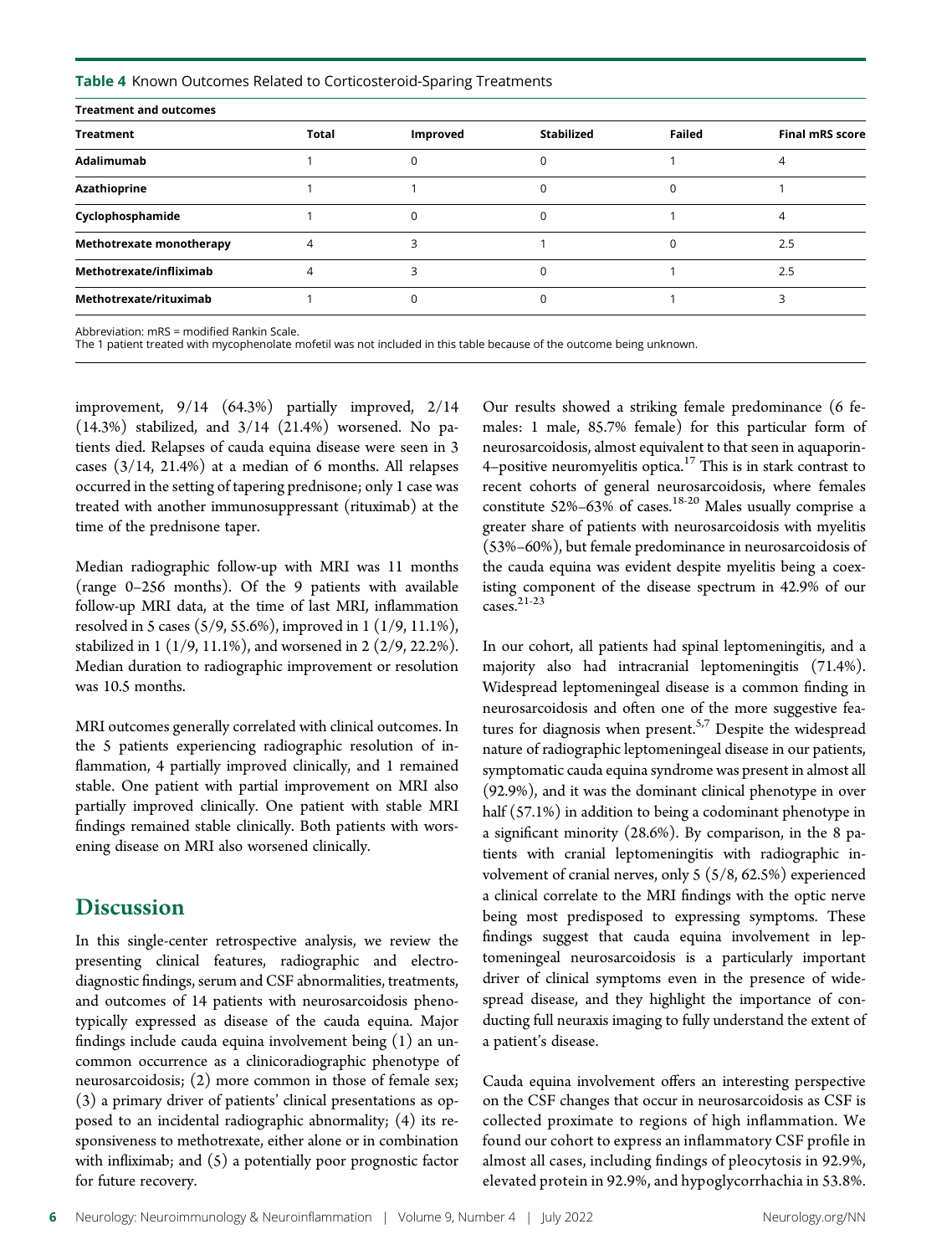

T2-weighted (A) and T1-weighted postcontrast (B) sagittal images of the lumbar spine demonstrating multiple T2 hyperintense enhancing nodules along the cauda equina nerve roots. Corresponding T2-weighted (C) and T1-weighted postcontrast (D) axial images of the lumbar spine again demonstrating multifocal nodular thickening of the cauda equina nerve roots with associated enhancement. Arrows indicate the finding of interest within each subpanel.

These abnormalities are more frequent than in generalized neurosarcoidosis cohorts, but similar to the CSF profile of patients with diffuse leptomeningeal disease.<sup>5,19,20,24</sup> Despite direct sampling of inflammation, CSF ACE levels were normal in all 6 patients tested, adding further credence to the low utility of this test for the diagnosis of neurosarcoidosis.<sup>25</sup>

The most pertinent MRI finding was a nodular pattern of cauda equina enhancement, an example of which can be seen in Figure 1. Coexisting myelitis (including of the conus medullaris as demonstrated in Figure 2) and lymphadenopathy were additional radiographic clues that contributed to the diagnostic evaluation that eventually established the diagnosis of neurosarcoidosis. Electrodiagnostic studies were conducted in 3 patients, but only 1 showed evidence of radiculopathy. This suggests that electrodiagnostic studies are not as sensitive as MRI and should not be used to rule out a diagnosis if cauda equina is suggested clinically. Electrodiagnostic studies can be considered in patients unable to have MRI or when spinal fluid evaluation is not conclusive.

Corticosteroids were the initial treatment choice in all of our patients, but they were rarely adequate for long-term management. Even in those who ultimately did well with corticosteroids (only 2 patients with adequate follow-up), a repeat course was required to stabilize their disease. Methotrexate monotherapy and combination methotrexate and infliximab were the 2 most common corticosteroid-sparing regimens used in our cohort. Although our patient numbers are too few for statistical comparison, the final median mRS score for

Figure 2 Leptomeningitis and Conus Medullaris Involvement Accompanying Neurosarcoidosis Affecting the Cauda Equina



Axial (A) and sagittal (B) T1-weighted postcontrast images of the lumbar spine demonstrating patchy leptomeningeal enhancement of the cauda equina nerve roots. Axial T2-weighted images of the lumbar spine demonstrating abnormal high T2-signal in the conus medullaris (C) and diffuse thickening of the cauda equina nerve roots, filling the thecal sac (D). Arrows indicate the finding of interest within each subpanel.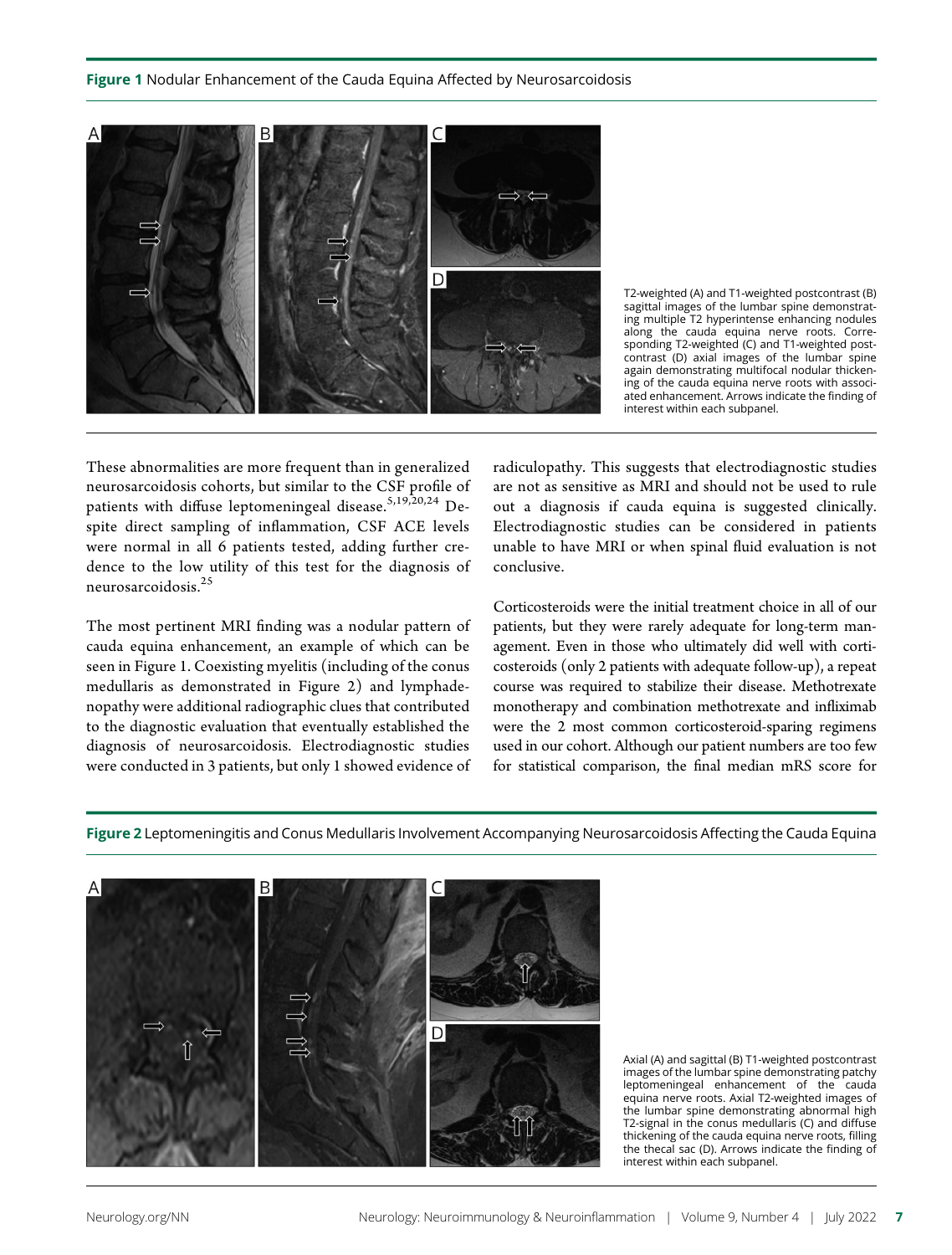patients treated with either of these methotrexate-based regimens was 2.5, which was better than that of those not treated with these regimens (median mRS score of 3.5). Although these findings may suggest the potential for methotrexate to be a reasonable first step in corticosteroid-sparing treatment for cauda equina disease in neurosarcoidosis, the authors would like to emphasize that treatment decisions were highly individualized in this limited series with numerous factors taken into consideration in the process of management decision-making.

Disease of the cauda equina was associated with significant residual deficits despite standard treatments used for neurosarcoidosis and despite improvement in radiographic abnormalities in most patients. The presenting median nadir mRS score of the cohort was 3, and by the time of last clinic follow-up over a median of 22.5 months, it was unchanged. Sequelae were significant, particularly with respect to persistent difficulties in ambulation and urination. In most neuroinflammatory syndromes, early treatment is believed to offer the best hope for functional recovery, and we suspect that the significant delay in presentation of our cohort likely played a major role in the development of persistent injury to the cauda equina nerve roots as most presentations were chronic and imaging confirmation of cauda equina disease occurred in a delayed fashion at a median of 2 months. Cauda equina recovery after injury by other mechanisms has also been reported to be largely incomplete with significant residual disability.<sup>9</sup>

The potential causes of cauda equina syndrome are myriad, but structural etiologies constitute the largest share of cases.<sup>8</sup> The main clinical factors differentiating neurosarcoidosis from its more common structural counterparts were a slower pace of onset and a lower proportion of patients with prominent autonomic symptoms. In 1 prior literature review defining the clinical presentation of cauda equina syndrome, bladder (74% of patients) and bowel (57%) dysfunction were especially commonplace, whereas they were less frequently observed in our series (28.6% and 14.3%, respectively).<sup>8</sup> Otherwise, our patients had similar rates of pain, weakness, and sensory loss as have been previously reported for other causes of cauda equina syndrome.<sup>8</sup> An acute onset, especially after trauma, suggests disc pathology or hematoma formation. However, a more chronic presentation, as was often the case in our series on neurosarcoidosis, would suggest more insidious causes. A thorough history and examination are important to develop a differential diagnosis once surgical and infectious causes are ruled out.<sup>8</sup> Furthermore, inflammation of the cauda equina is difficult to visualize without contrast administration for MRI (as is the standard initial imaging approach to cauda equina syndrome), so these important differences highlight the utility of obtaining MRIs with contrast in patients presenting with symptoms developing over a protracted course, including in those with atypical presentations lacking autonomic symptoms.

In comparison to prior smaller reports, we believe that our approach in presenting all of the known cases of neurosarcoidosis involving the cauda equina within our institution limits the impact of publication bias in our cohort. In view of the retrospective nature of this report, all patients with neurosarcoidosis were not systematically evaluated to definitively determine the presence or absence of cauda equina disease, which limits our ability to fully understand the scope of this particular phenotype in general neurosarcoidosis cohorts. The small nature of our cohort also prevents us from drawing definitive conclusions about the best approach to management for these patients. Approximately onefourth of our patients were assigned a diagnostic certainty level of possible as per the 2018 consensus diagnostic criteria, meaning sarcoidosis was unconfirmed by neural or extraneural pathology. <sup>16</sup> As noted in the Methods section, we were especially selective in incorporating this group by ensuring that their clinicoradiographic profiles and responses to treatment were typical for neurosarcoidosis. Although their inclusion does have the potential to temper conclusions in this report, we examined the impact of removing this group's effect on major conclusions in the paper, and no significant differences were found (data provided in eTable 1, [links.lww.com/NXI/A716\)](http://links.lww.com/NXI/A716). In the future, given the limited published information on this phenotype of neurosarcoidosis and its rarity, it will be important to expand the literature on this topic with experience from other groups. Multicenter collaborative efforts would likely offer the most comprehensive way of accomplishing this, as has been demonstrated in other areas of neurosarcoidosis research. $^{26,27}$ 

Neurosarcoidosis of the cauda equina is an uncommon but distinct clinicoradiographic phenotype of the disease given its robust inflammatory CSF profile, the presence of nodular enhancement of cauda equina nerve roots on MRI, its nonsustained response to corticosteroids, and the tendency for it to produce significant long-term disability. Optimal treatment regimens remain unclear, but methotrexate- and infliximabbased strategies resulted in the best outcomes in our cohort.

#### Study Funding

No targeted funding reported.

#### **Disclosure**

The authors report no disclosures relevant to the manuscript. Go to [Neurology.org/NN](https://nn.neurology.org/content/9/4/e1170/tab-article-info) for full disclosures.

#### Publication History

Received by Neurology: Neuroimmunology & Neuroinflammation December 27, 2021. Accepted in final form March 10, 2022. Submitted and externally peer reviewed. The handling editor was Josep O. Dalmau, MD, PhD, FAAN.

#### Appendix Authors

| Name                   | Location                                                      | Contribution                                                                                                                           |
|------------------------|---------------------------------------------------------------|----------------------------------------------------------------------------------------------------------------------------------------|
| Gabriela A.<br>Bou, MD | <b>Emory University</b><br>School of Medicine.<br>Atlanta, GA | Major role in the acquisition of<br>data; analyzed the data; creation<br>of tables; revised the manuscript<br>for intellectual content |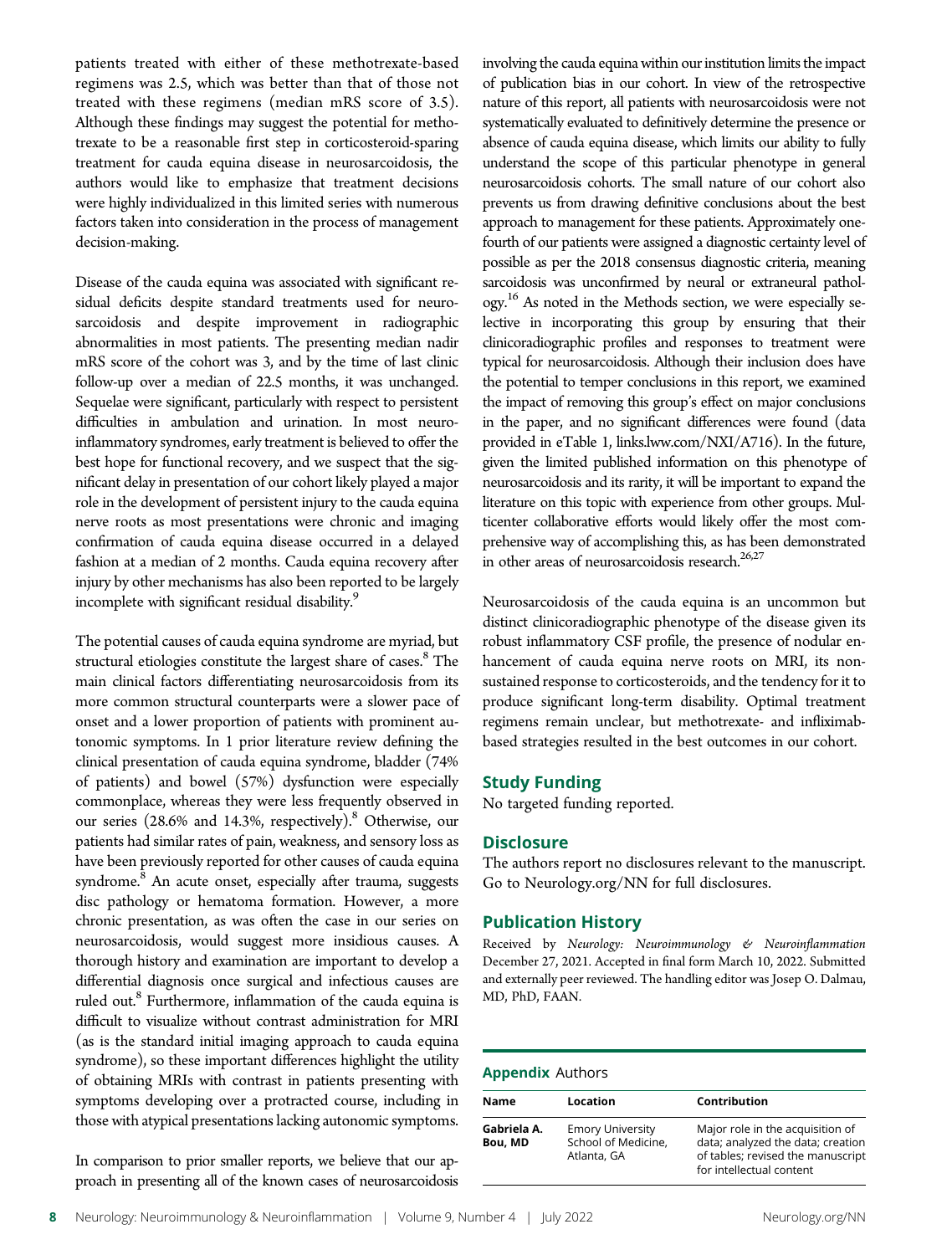Appendix (continued)

| <b>Name</b>                        | Location                                                      | Contribution                                                                                                                                                                                           |  |
|------------------------------------|---------------------------------------------------------------|--------------------------------------------------------------------------------------------------------------------------------------------------------------------------------------------------------|--|
| Rocio Garcia-<br>Santibanez,<br>МD | <b>Emory University</b><br>School of Medicine,<br>Atlanta, GA | Designed and conceptualized the<br>study; major role in the<br>acquisition of data; interpreted<br>the data; revised the manuscript<br>for intellectual content                                        |  |
| Alexander J.<br>Castilho, MD       | <b>Emory University</b><br>School of Medicine.<br>Atlanta, GA | Creation of figures and revised<br>the manuscript for intellectual<br>content                                                                                                                          |  |
| Spencer K.<br>Hutto, MD            | <b>Emory University</b><br>School of Medicine,<br>Atlanta, GA | Designed and conceptualized the<br>study; major role in the<br>acquisition of data; analyzed the<br>data; drafted the manuscript for<br>intellectual content; study<br>supervision; creation of tables |  |

#### References

- 1. Grunewald J, Grutters JC, Arkema EV, Saketkoo LA, Moller DR, M¨uller-Quernheim J. Sarcoidosis. Nat Rev Dis Primers. 2019;5(1):45. doi:10.1038/s41572-019- 0096-x.
- 2. Ungprasert P, Carmona EM, Utz JP, Ryu JH, Crowson CS, Matteson EL. Epidemiology of sarcoidosis 1946-2013: a population-based study. Mayo Clin Proc. 2016; 91(2):183-188.
- 3. Morimoto T, Azuma A, Abe S, et al. Epidemiology of sarcoidosis in Japan. Eur Respir J. 2008;31(2):372-379.
- 4. Stern BJ, Krumholz A, Johns C, Scott P, Nissim J. Sarcoidosis and its neurological manifestations. Arch Neurol. 1985;42(9):909-917.
- 5. Bathla G, Freeman CW, Moritani T, et al. Retrospective, dual-centre review of imaging findings in neurosarcoidosis at presentation: prevalence and imaging sub-types. Clin Radiol. 2020;75(10):796.e1-796.e9. doi:10.1016/j.crad.2020.05.008.
- 6. Fritz D, van de Beek D, Brouwer MC. Clinical features, treatment and outcome in neurosarcoidosis: systematic review and meta-analysis. BMC Neurol. 2016;16(1):220. doi:10.1186/s12883-016-0741-x.
- 7. Kidd DP. Neurosarcoidosis: clinical manifestations, investigation and treatment. Pract Neurol. 2020;20(3):199-212.
- 8. Fraser S, Roberts L, Murphy E. Cauda equina syndrome: a literature review of its definition and clinical presentation. Arch Phys Med Rehabil. 2009;90(11): 1964-1968.
- 9. Korse NS, Pijpers JA, van Zwet E, Elzevier HW, Vleggeert-Lankamp CLA. Cauda equina syndrome: presentation, outcome, and predictors with focus on micturition, defecation, and sexual dysfunction. Eur Spine J. 2017;26(3):894-904.
- 10. Hoeritzauer I, Pronin S, Carson A, Statham P, Demetriades AK, Stone J. The clinical features and outcome of scan-negative and scan-positive cases in suspected cauda equina syndrome: a retrospective study of 276 patients. J Neurol. 2018;265(12):2916-2926.
- 11. Goodman BP. Disorders of the cauda equina. Continuum (Minneap Minn). 2018; 24(2):584-602.
- 12. Reda HM, Taylor SW, Klein CJ, Boes CJ. A case of sensory ataxia as the presenting manifestation of neurosarcoidosis. Muscle Nerve. 2011;43(6):900-905.
- 13. Byun J, Glantz M, Khandelwal S. The proof's in the pudding: case of cauda equina syndrome due to known sarcoid. Am J Med. 2021;134(2):e129-e130. doi:10.1016/ j.amjmed.2020.06.036.
- 14. Zajicek J. Sarcoidosis of the cauda equina: a report of three cases. *J Neurol.* 1990; 237(7):424-426.
- 15. Kaiboriboon K, Olsen TJ, Hayat GR. Cauda equina and conus medullaris syndrome in sarcoidosis: case report and literature review. Neurologist. 2005;11(3):179-183.
- 16. Stern BJ, Royal W, Gelfand JM, et al. Definition and consensus diagnostic criteria for neurosarcoidosis: from the neurosarcoidosis consortium consensus group. JAMA Neurol. 2018;75(12):1546-1553.
- 17. Quek AML, McKeon A, Lennon VA, et al. Effects of age and sex on aquaporin-4 autoimmunity. Arch Neurol. 2012;69(8):1039-1043.
- 18. Kidd DP. Sarcoidosis of the central nervous system: clinical features, imaging, and CSF results. J Neurol. 2018;265(8):1906-1915.
- 19. Lord J, Paz Soldan MM, Galli J, et al. Neurosarcoidosis: longitudinal experience in a single-center, academic healthcare system. Neurol Neuroimmunol Neuroinflamm. 2020; 7(4):e743. doi:10.1212/NXI.0000000000000743.
- 20. Leonhard SE, Fritz D, Eftimov F, van der Kooi AJ, van de Beek D, Brouwer MC. Neurosarcoidosis in a tertiary referral center. Medicine (Baltimore). 2016;95(14): e3277. doi:10.1097/MD.0000000000003277.
- 21. Murphy OC, Salazar-Camelo A, Jimenez JA, et al. Clinical and MRI phenotypes of sarcoidosis-associated myelopathy. Neurol Neuroimmunol Neuroinflamm. 2020;7(4): e722. doi:10.1212/NXI.0000000000000722.
- 22. Durel CA, Marignier R, Maucort-Boulch D, et al. Clinical features and prognostic factors of spinal cord sarcoidosis: a multicenter observational study of 20 biopsyproven patients. J Neurol. 2016;263(5):981-990.
- 23. Sakushima K, Yabe I, Nakano F, et al. Clinical features of spinal cord sarcoidosis: analysis of 17 neurosarcoidosis patients. J Neurol. 2011;258(12):2163-2167.
- 24. Wengert O, Rothenfusser-Korber E, Vollrath B, et al. Neurosarcoidosis: correlation of cerebrospinal fluid findings with diffuse leptomeningeal gadolinium enhancement on MRI and clinical disease activity. J Neurol Sci. 2013;335(1-2):124-130.
- 25. Bridel C, Courvoisier DS, Vuilleumier N, Lalive PH. Cerebrospinal fluid angiotensinconverting enzyme for diagnosis of neurosarcoidosis. J Neuroimmunol. 2015;285:1-3.
- 26. Webb LM, Chen JJ, Aksamit AJ, et al. A multi-center case series of sarcoid optic neuropathy. J Neurol Sci. 2021;420:117282. doi:10.1016/j.jns.2020.117282.
- 27. Gelfand JM, Bradshaw MJ, Stern BJ, et al. Infliximab for the treatment of CNS sarcoidosis: a multi-institutional series. Neurology. 2017;89(20):2092-2100.